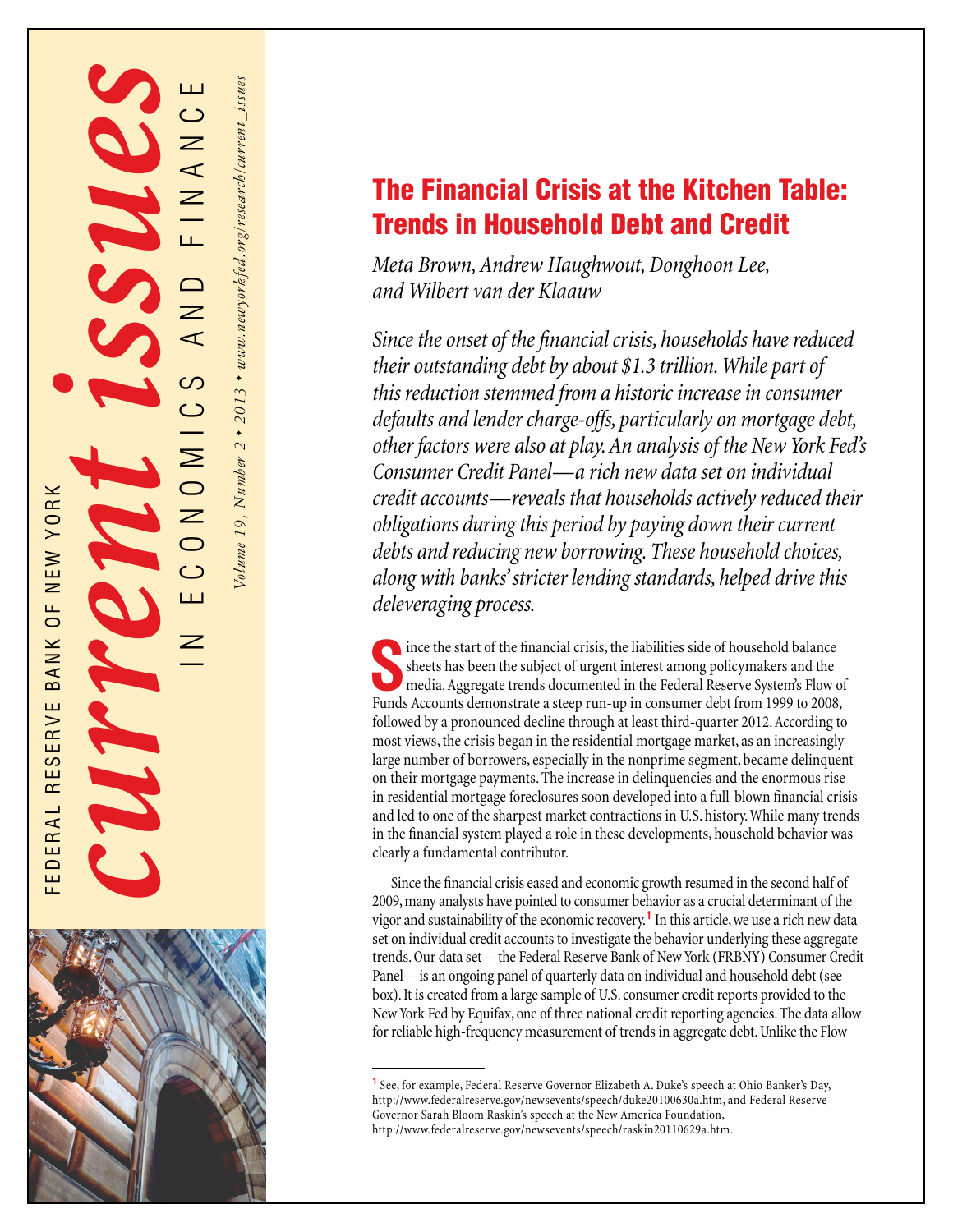# **The New York Fed's Consumer Credit Panel**

The FRBNY Consumer Credit Panel represents a 5 percent random sample of U.S. individuals with credit files as well as all of their household members.**<sup>a</sup>** In all, the data set includes anonymous credit files on more than 15 percent of the population, or approximately 37 million individuals. We use information from the credit reports for those individuals for each quarter during the last thirteen years, with current data through September 2012.

The sampling exploits randomness in the last two digits of individuals' Social Security numbers.**<sup>b</sup>** The procedure ensures that the Panel is dynamically updated in each quarter to reflect new entrants into credit markets. In addition, Equifax, the data provider, matches the primary individual's mailing address to all records in the data in order to capture information about other members of the primary individual's household. These individuals are also added to the sample. This procedure enables us to track individuals and households consistently over time, thus allowing us to study richer dynamics of consumer debt and related policy issues at both the individual and household level.

Our credit report data includes residential location at the census block level and the individual's month and year of birth. The data also contain detailed information on each individual mortgage loan, including

- origination date,
- original balance,
- current balance,
- current (scheduled) payment,
- current status (that is, current, thirty-days delinquent, and so on).

While the mortgage information in the data set is very detailed and, we believe, complementary to loan-level information available from sources like LoanPerformance and LPS (McDash), it differs in important ways from these sources. In particular, the mortgage information does not indicate the seniority of individual mortgage loans. However, because the FRBNY Consumer Credit Panel data are collected at the borrower level, they offer a different perspective on mortgage debt than is available in standard loan-level data sets.

In addition to information on debts secured by residential real estate, the data set includes somewhat more aggregate data on individuals' and households' other loans, such as credit cards, auto loans, and student loans. Here, the data include the following:

- total number of accounts of each type (for example, the total number of bank-issued credit cards),
- credit limit on each type of account (for example, the combined credit limit on all credit cards),**<sup>c</sup>**
- total balance on each type of account in each status (for example, the total student loan balance that is current, thirty-days delinquent, and so on).

More general information on the credit report includes the following:

- indicators for whether the individual has a foreclosure or bankruptcy within the last twenty-four months, and ever, on the report;
- indicators for whether the individual has any accounts in collection and the amount of collection;
- a consumer score that is analogous to the well-known FICO score.
- **a** See Avery et al. (2003) for a detailed discussion of the contents, sources, and quality of credit report data.
- **b** See Lee and van der Klaauw (2010) for further details about the sample design and content of the FRBNY Consumer Credit Panel.

**<sup>c</sup>**This field is known as the "high credit" amount in the credit report data. It refers to either the credit limit (for credit cards, home equity lines of credit, and other revolving debt) or the highest balance (for mortgages, auto loans, and other installment debt). There are instances in which credit limits on revolving accounts are unreported, in which case the high credit variable reflects the historical high credit level for the account. Avery et al. (2003) and Hunt (2002) point out that the reporting of credit limits in credit reports has improved considerably in recent years.

of Funds Accounts and related industry-sourced aggregate data, the Panel data enable us to observe debt accumulation, repayment, and delinquency at the individual consumer level.

We begin by using the Consumer Credit Panel to produce new measures of aggregate debt trends since 1999. Our evidence, like evidence obtained from the Flow of Funds Accounts, shows that the level of household debt, after a sustained period of increase, began to decline in 2008; moreover, aggregate delinquencies peaked at the end of 2009.**<sup>2</sup>** Furthermore, while debt continues

to decline, total delinquencies have shown signs of stabilization in the Consumer Credit Panel in recent quarters. Next, we apply the Panel's consumer-level data to address the claim that the decline in aggregate debt derived entirely from "charge-offs" defaults written off borrowers' credit records by lenders—and not from a decline in consumers' reliance on debt or an increase in their debt repayment. We decompose consumer debt changes into three components: charge-offs, housing transaction-derived changes, and more standard refinancing and repayment. We find that between 2008 and 2010, households switched from borrowing to repaying, resulting in a nearly \$500 billion reduction in annual consumer cash flows from debt between the precrisis period and 2010.

**<sup>2</sup>**While we compare the Consumer Credit Panel to the Flow of Funds here, there are important conceptual differences between the two, including the fact that the Flow of Funds measures include nonprofit organizations that are absent from the Consumer Credit Panel measures. See Lee and van der Klaauw (2010).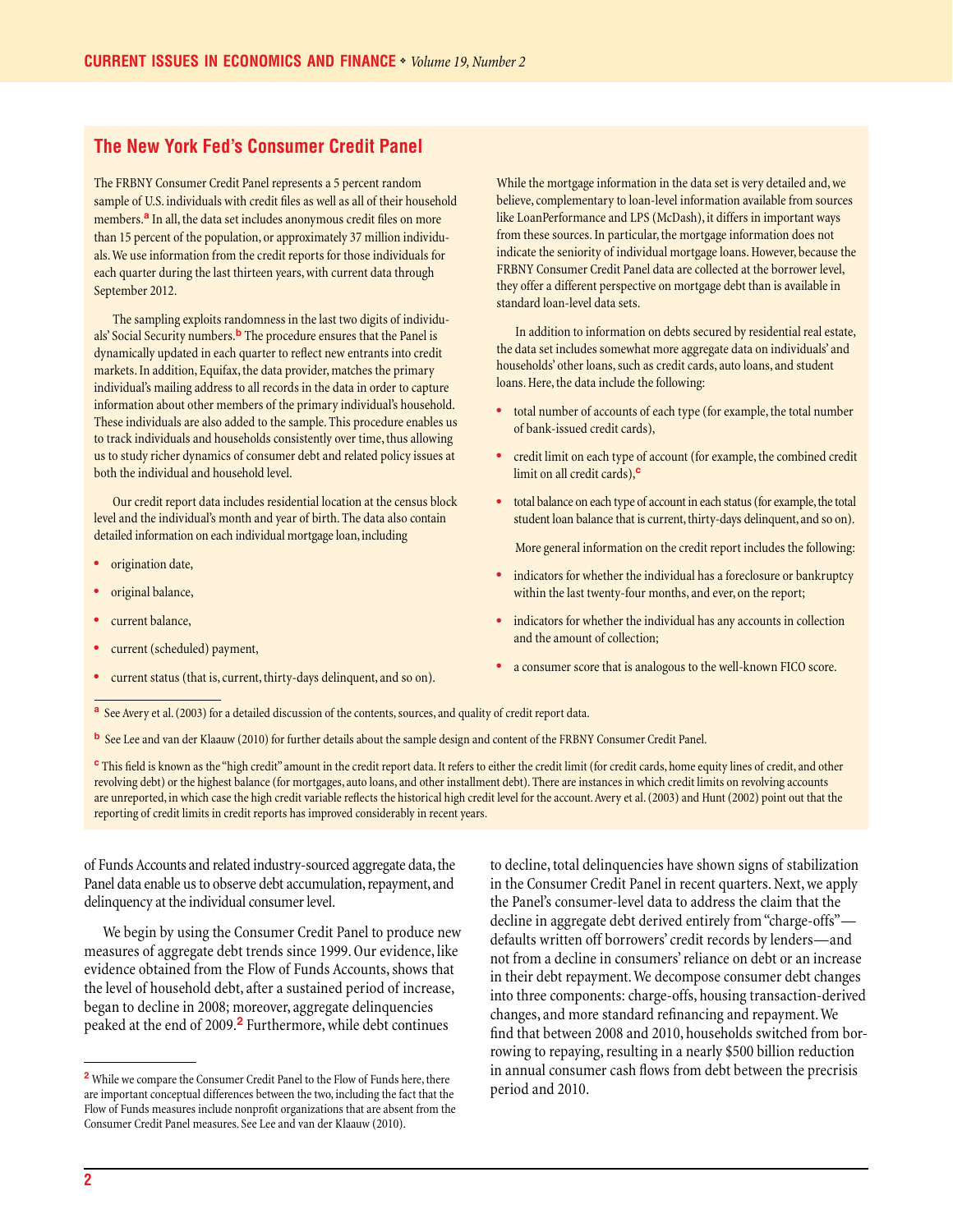## Chart 1 **Total Debt Balance and Its Composition**



Source: Federal Reserve Bank of New York Consumer Credit Panel/Equifax.

Note: Student loan data prior to 2003 reflect some delays in the reporting of student loans by servicers to credit bureaus. This could lead to some undercounting of student loan totals in specific periods and impact other student loan-specific measurements.However, variability in student loan balances prior to 2003 does not materially affect the aggregate debt time series because the variability is small relativeto the total balances. Other components of household debt are unaffected.

# Consumer Debt during the Precrisis Period

From first-quarter 1999 (when our data begin) through thirdquarter 2008, we observe substantial increases in consumer indebtedness. On March 31, 1999, consumers owed about \$4.6 trillion to creditors. During the subsequent nine years, consumer indebtedness rose more than 170 percent, reaching \$12.7 trillion at the end of third-quarter 2008.**3** The driving force behind these changes was debt secured by residential real estate, which accounts for the great majority—more than 70 percent in all periods—of household liabilities. Amounts owed on installment mortgages and home equity lines of credit (HELOCs) tripled over this period from \$3.3 trillion to \$10 trillion—accounting for \$6.7 trillion of the total \$8 trillion increase in consumer liabilities. Nonetheless, other forms of consumer debt also rose sharply, nearly doubling from \$1.4 trillion to \$2.7 trillion. Many factors were responsible for these increases, including rising populations, incomes, stock and house prices, falling interest rates, and the democratization of credit. Indeed, while consumer indebtedness—the liabilities side of the household balance sheet—was rising sharply, the Flow of Funds Accounts indicate that assets owned by the household sector were growing as well, leaving consumers' net wealth (the difference between the value of assets owned and liabilities owed) to grow steadily over the period.

Like the Consumer Credit Panel, the Flow of Funds Accounts show an increase in consumer debt from 1999 through mid-2008. Housing's share of overall debt is roughly 70 to 80 percent during the period in both series, and the relative contributions of housing and nonhousing debt to the consumer debt climb are similar in the Panel and Flow of Funds.

Delinquency rates remained stable from 1999 through 2006 in the Consumer Credit Panel, with roughly 4 percent of total outstanding debt thirty or more days past due (delinquent) and 2 percent of total debt ninety or more days past due (severely delinquent). However, delinquency rose quickly during 2007, reaching 6.7 percent by the end of the year and 8.5 percent by the peak of consumer debt in third-quarter 2008. Severe delinquency climbed to 3.6 percent by the end of 2007 and 5.1 percent by third-quarter 2008. Hence, the data reveal both a precrisis period of credit expansion associated with very steady consumer debt performance and emerging evidence of repayment difficulties as early as 2007.

# Consumer Debt since the Financial Crisis

Since the end of third-quarter 2008, U.S. consumers have reduced their indebtedness by \$1.4 trillion, resulting in a decrease in the aggregate consumer debt balance from \$12.7 trillion at its peak in third-quarter 2008 to \$11.3 trillion at the end of third-quarter 2012. Chart 1 shows the total debt observed on credit reports for the entire life of the Panel, in the aggregate and broken down by loan type. Total household debt has decreased roughly 11 percent since its peak. Mortgage-related debt now accounts for 76 percent of total debt, with the remainder comprising credit cards, auto loans, student loans, and other consumer debt.**<sup>4</sup>**

**<sup>3</sup>**By comparison, GDP rose about 58 percent over the period, from \$9.1 trillion to \$14.4 trillion.

**<sup>4</sup>**Since the earliest iterations of the Consumer Credit Panel, a major change has occurred in the measurement of student loan indebtedness. For more on the changes we have made to our definitions of student loans, see page 2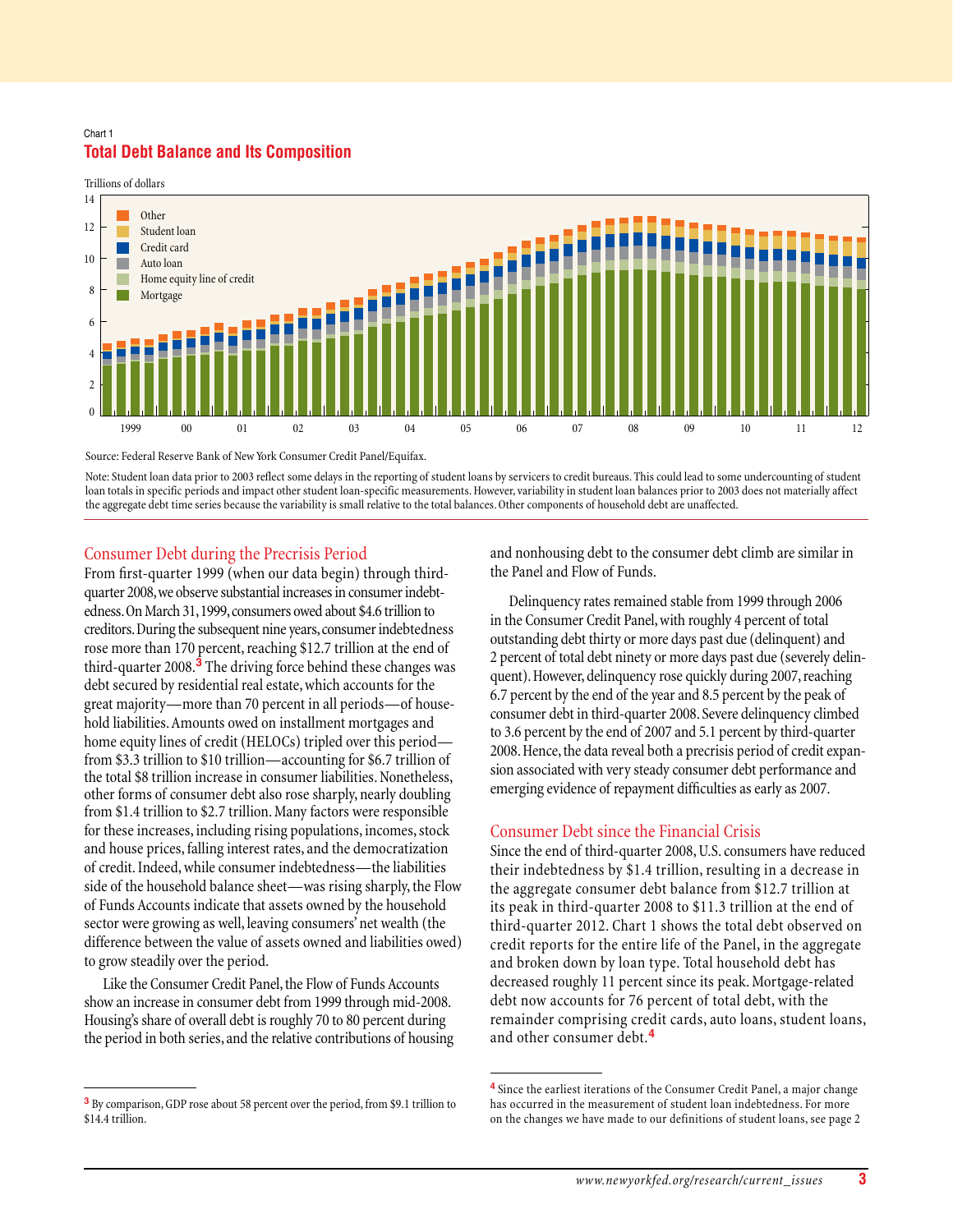

# **Total Debt Balance by Delinquency Status**

Chart 2

Like the Consumer Credit Panel, the Flow of Funds Accounts indicate a substantial decline in outstanding household debt from its 2008 peak to the present. The magnitude of the decline in the Flow of Funds is lower, however, at slightly more than \$960 billion. Both series indicate steep declines in debt (more than 3 percent) in 2009: in the Flow of Funds, declines are moderate (0.2 percent to 1.6 percent per year) starting in 2010, while the Panel indicates continued declines of 1.5 percent to 3.7 percent annually through third-quarter 2012. Lee and van der Klaauw (2010) discuss some additional differences in the measurements.

Delinquency in the Consumer Credit Panel continued to climb following the debt peak in third-quarter 2008, reaching its maximum level to date in fourth-quarter 2009 (see Chart 2). At that point, delinquency had grown from its previously stable 4-to-5 percent of outstanding debt to 11.9 percent. Severe delinquency peaked in first-quarter 2010 at 8.7 percent of outstanding debt, despite having never reached 3 percent for the entire 1999-2006 period. Put differently, delinquency and severe delinquency rates roughly tripled and quadrupled, respectively, over a period of three-and-a-half years. It is interesting to see that the deterioration of household debt started as early as the end of 2006 and accelerated from that point through fourth-quarter 2009.

Both measures of delinquency declined decisively from fourth-quarter 2009 to third-quarter 2012, the most recent available quarter of data. For third-quarter 2012, delinquency stands at 8.9 percent of outstanding debt and severe delinquency at 6.6 percent. These figures represent a decline of roughly 25 percent

# Chart 3 **Flow into Delinquency by Loan Type: Annual Rate for the Preceding Four Quarters**



in each case. The downward trend in delinquency rates was broken only once, with a one-quarter uptick in early delinquencies in third-quarter 2011.

The "flow into delinquency" is a measure of debt balances that were previously current but became newly delinquent in each quarter. Chart 3 shows that debt performance deteriorated across all debt types, but the deterioration of installment mortgage debt—excluding HELOCs—preceded that of other categories. Between fourth-quarter 2005 and fourth-quarter 2008, new installment mortgage delinquencies tripled, from \$98 billion to more than \$310 billion. After that, the deterioration of mortgage

*Footnote 4 continued*

of the 2011:Q3 *Quarterly Report on Household Debt and Credit*, available at [http://www.newyorkfed.org/research/national\\_economy/householdcredit/](http://www.newyorkfed.org/research/national_economy/householdcredit/DistrictReport_Q32012.pdf) [DistrictReport\\_Q32012.pdf.](http://www.newyorkfed.org/research/national_economy/householdcredit/DistrictReport_Q32012.pdf)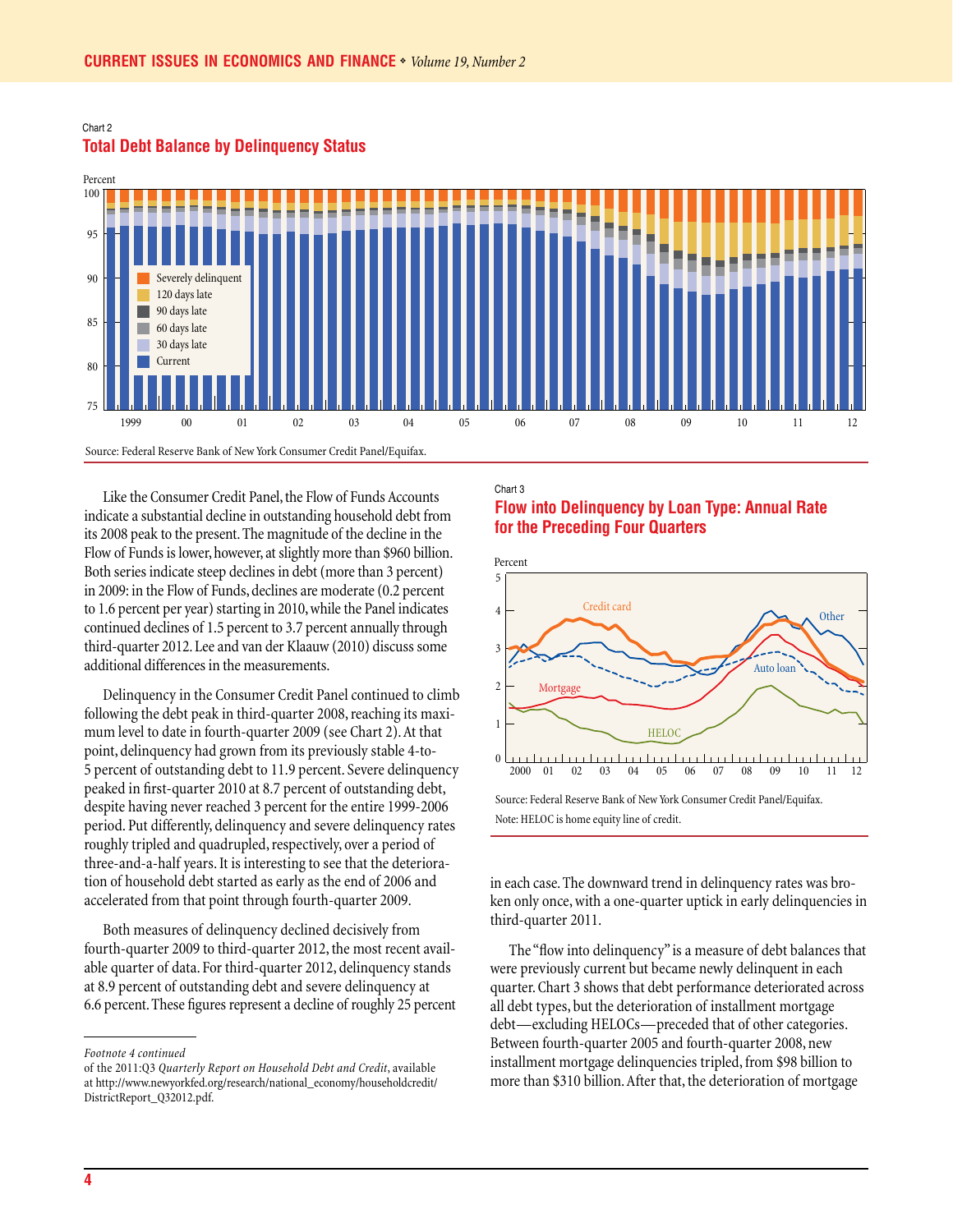#### Chart 4 **Number of New Foreclosures and Bankruptcies**



debt slowed steadily. New mortgage delinquencies reached a recent low of \$140 billion in third-quarter 2012.**<sup>5</sup>**

Recent improvements in the performance of mortgage and other household debt are naturally reflected in a decrease in foreclosures and personal bankruptcies. **6** Chart 4 shows the quarterly number of new foreclosures and bankruptcies nationwide, with approximately 2 million people experiencing a new foreclosure and approximately 2 million experiencing a new bankruptcy in 2009. Bankruptcies and especially foreclosures declined substantially between second-quarter 2010 and third-quarter 2012. The second-quarter 2010 to third-quarter 2012 decline in bankruptcies, when annualized, implies a decrease of 1,068,480 annual filings. The second-quarter 2010 to third-quarter 2012 decline in foreclosures, when annualized, implies a decrease of 968,320 individual foreclosure experiences.**<sup>7</sup>**

**<sup>6</sup>**The spike in the personal bankruptcy rate in 2005 is due to the (much anticipated) change in bankruptcy laws that made filing for bankruptcy more difficult after that year. See, for example, Morgan et al. (2008).

# Chart 5 **Nonmortgage Debt Changes other than Charge-Offs**



Source: Federal Reserve Bank of New York Consumer Credit Panel/Equifax.

Note: Student loan data prior to 2003 reflect some delays in the reporting of student loans by servicers to credit bureaus. This could lead to some undercounting of student loan totals in specific periods and impact other student loan-specific measurements.However, variability in student loan balances prior to 2003 does not materially affect the aggregate debt time series because the variability is small relative to the total balances. Other components of household debt are unaffected.

# How Are Consumers Reducing Their Debts?

The unusual decline in consumers' use of credit that we have observed in the last four years raises the question of its sources. At least three major mechanisms could be at work:

- 1. declining consumer use of, and demand for, credit;
- 2. declining lender supply of credit; and
- 3. an increasing amount of nonperforming debt written off by lenders as a result of the sudden increase in default rates.

Since a large increase in charge-offs occurred at the same time as the decline in debt, the third mechanism is a good place to begin. If charge-offs explain the entire reduction in debt outstanding, then there is little need to look further in order to understand the roles played by the other two mechanisms. So we now turn to the question: Is the reduction in consumer indebtedness mainly attributable to defaults, or are consumers actively reducing their debts—either voluntarily or because credit has become very difficult to obtain?

For nonmortgage debt, answering this question is relatively straightforward. Chart 5 shows the annual change in nonmortgage debt after stripping out charge-offs. We break nonmortgage debt into two components—student loans and all other loans (including credit cards and auto loans). Until 2009, consumers were increasing both components of their

**<sup>5</sup>**Delinquencies and defaults in mortgage loans basically drive the patterns in total debt in Chart 2, given that mortgage-related debt accounts for 70-to-80 percent of the aggregate debt balance. Although mortgages are responsible for much of the magnitude of consumer debt, the prevalence of mortgage debt among U.S. households is either similar to or substantially less than the prevalence of credit card debt, depending on the measure. Bucks et al. (2009) find in the 2007 Survey of Consumer Finances that 48.7 percent of households hold home-secured debts; we observe 42.3 percent of September 2007 Panel households with homesecured debts. Bucks et al. show 46.1 percent of households reporting credit card balances; we find that 76.1 percent of September 2007 Panel households have positive credit card balances on their credit reports. (This discrepancy between lender and borrower debt reporting is the subject of Zinman [2009] and Brown et al. [2011].)

**<sup>7</sup>**It is important to reiterate that this measure of new foreclosures is at the individual level. It is the number of individuals with a foreclosure newly added to their credit reports, as opposed to the number of mortgages or houses with a foreclosure notice, a more commonly reported figure. New foreclosures are counted at the individual level by utilizing an indicator to determine whether the person has experienced a foreclosure start during the past twenty-four months. Thus an individual who sequentially defaulted on several mortgages within a

*Footnote 7 continued*

twenty-four-month period would appear as a new foreclosure only once: when the first mortgage went into foreclosure. Further, in the case of a joint mortgage account, two separate individuals could experience the same foreclosure.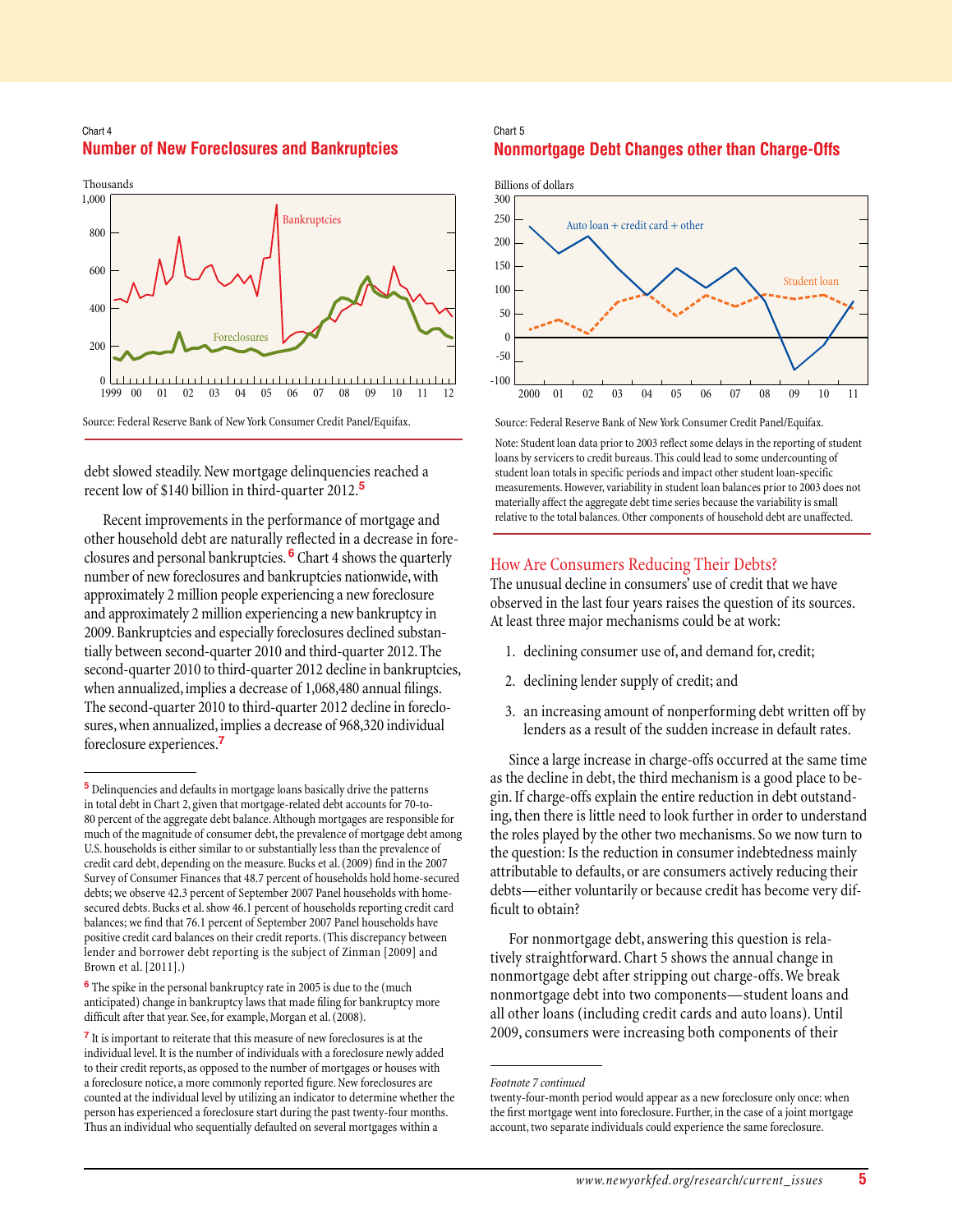# Chart 6



#### **Decomposition of Changes in Mortgage Balances**

nonmortgage debt obligations each year. In 2009 and 2010, net nonmortgage borrowing—other than student loans—became negative (\$68 billion and \$15 billion, respectively), but student debt continued to grow. Since consumers had been borrowing an average of more than \$200 billion per year between 2000 and 2007 using nonmortgage debt, this indeed looks like a change in consumers' reliance on credit other than student debt.

Mortgages are more complicated because after a charge-off and foreclosure, there is typically a house that can be resold, albeit often at a discounted price. For example, a borrower defaults on her \$100,000 mortgage and the lender repossesses her house. The lender then resells the house to a new buyer, who pays \$80,000 for the property, making a 20 percent down payment and financing the remaining \$64,000 with a thirty-year mortgage. The amount charged off on the original borrower's credit report in this case is \$100,000, but the net change of mortgage indebtedness from this series of events is only -\$36,000 (=\$64,000 minus \$100,000). We do not have property-level data on housing debt, and therefore cannot infer the amount of a charged-off mortgage balance recovered by the bank through resale of the asset or the resulting contribution to aggregate mortgage debt by the new owner. This data shortcoming prevents us from allocating percentages of the mortgage debt decline to: 1) a net charge-off and 2) changes in active borrowing and repayment. We can, however, investigate active borrowing and repayment behavior among mortgage holders over the period of aggregate debt decline.

We focus on this type of behavior by dividing the change in mortgage balances (Chart 6, solid red line) into three components. **<sup>8</sup>**

1. Changes in mortgage debt related to housing transactions (Chart 6, dashed blue line) include payoffs of mortgages associated with the "normal"—that is, outside of

foreclosure—sale of a house from one owner to another and the opening of new first mortgages for the purpose of buying a home, whether it is for sale by the previous owner or a lender. As expected, this series has fallen sharply as the value of housing transactions has declined. In this calculation, we exclude the reduction in debt attributable to charge-offs.

- 2. For convenience, we also show the negative contribution of charge-offs to mortgage balances (Chart 6, solid orange line). We see here clear evidence of the foreclosure crisis, as charge-offs on mortgage debt total around \$1.3 trillion from 2007 through 2011.
- 3. Our final series (Chart 6, dashed green line), combines cash-out refinances of first liens, changes in junior-lien balances including HELOCs, and regular amortizations of first-lien balances.

While first-lien amortization reduces balances at a fairly steady pace, the other components have declined sharply since 2007. We interpret this component of balance changes as indicative of consumer responses to economic and financial conditions. While consumers were, on average, extracting equity and increasing their mortgage debt until 2007, they have started to pay down debt since then. Between 2000 and 2007, consumers increased their real estate indebtedness by an average of \$135 billion per year. In 2008, this series turned negative and reached -\$241 billion in 2011.

Taken together, the mortgage and nonmortgage series reported here indicate a major change in consumer behavior other than delinquency and default. While all kinds of borrowing contributed an annual average of about \$350 billion to consumers' cash flows between 2000 and 2007, by 2010 consumers reduced their cash flows by \$138 billion to reduce this debt. This represents a nearly \$500 billion change in annual cash flow from debt in just three years.

So did consumers reduce their use of debt? Yes. Holding aside defaults, from 2007 through 2011, consumers reduced their debt at a pace not seen over the last ten years. A remaining issue is whether this reduced reliance on debt is a result of borrowers being *forced* to pay down debt as credit standards tightened, or a more voluntary change in saving behavior.

#### Is the Debt Reduction Voluntary?

A number of measures available in the FRBNY Consumer Credit Panel provide some insight into whether consumers' debt paydown is voluntary, or the product of tightened credit standards. First, the Panel includes information on the stock of open credit accounts. Chart 7 shows a substantial decrease in the number of open accounts, especially credit card accounts, since the second-quarter 2008 peak. At the peak, the data reflected nearly 500 million credit card accounts in total. By third-quarter 2010,

**<sup>8</sup>**Our approach to decomposing the change in mortgage debt is related to the method adopted by Greenspan and Kennedy (2008).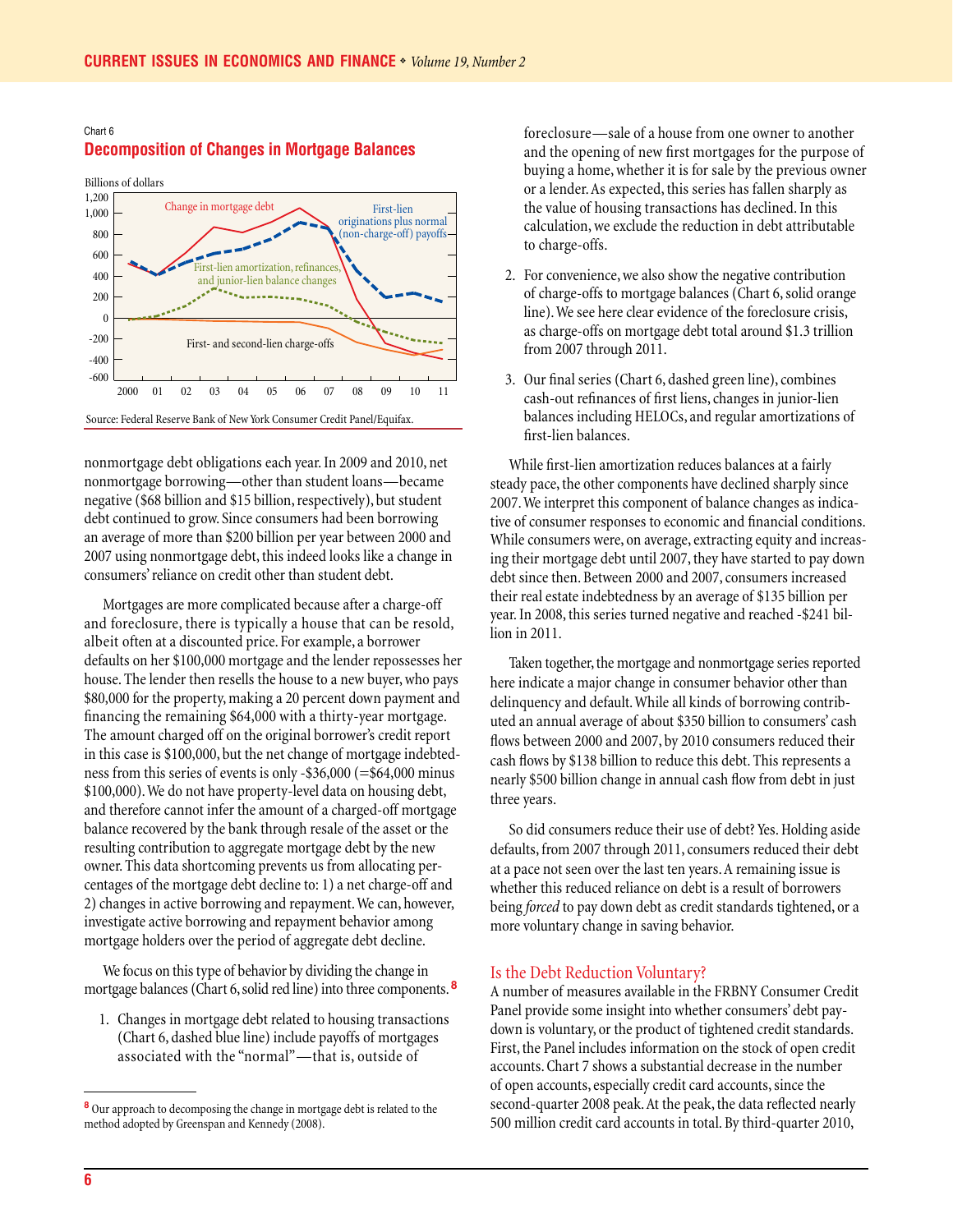#### Chart 7 **Total Number of Accounts by Loan Type**



that figure had dropped nearly a quarter, to 378 million accounts, a level that has been relatively stable over the last two years. This represents a striking change over a short period in U.S. consumers' use of revolving credit.

This net loss of 120 million credit card accounts does not, in itself, tell us whether consumers are choosing to reduce the number of credit cards they hold—and presumably their available credit—or whether lenders are restricting new credit and terminating old borrowing relationships in the aftermath of the crisis, or both. The Consumer Credit Panel series on account openings and closings and on credit report inquiries sheds some light on the question.

The blue line in Chart 8 shows the total number of installment and revolving accounts opened within twelve months for each quarter of the available years of data. The rate of new account openings is high and flat through the middle of the decade, but then begins a decline in early 2008 that continues through third-quarter 2010. By then, quarterly account openings had fallen nearly 40 percent, from a peak of roughly 250 million in each quarter from third-quarter 2005 to third-quarter 2007, to 158 million in third-quarter 2010. Since then, the number of account openings has increased modestly, to 177 million, but remains well below its peak sustained levels.

Of course, new account openings may slow either because consumers seek fewer new accounts or because lenders deny more applications. Data on credit report inquiries help us make a distinction here. In general, the type of credit report inquiry registered by our inquiry variable is triggered by consumer applications for credit. Therefore, holding the credit quality of applicants constant, if the number of inquiries were to remain stable while the number of new account openings fell significantly, it would be reasonably safe to infer that creditors' standards had risen, and lenders were responsible for the decline in new accounts.

# Chart 8 **Total Number of New and Closed Accounts and Inquiries**



If quality-adjusted inquiries track new accounts, however, then consumers would appear to have helped generate at least some of the decline in new accounts by decreasing their applications for credit.**9** It is possible, of course, that consumers are not applying for credit because they believe that lending standards have tightened. In addition, the decline in inquiries is likely to reflect a reduction in credit card offers to consumers. Our data by themselves thus cannot absolutely distinguish whether supply or demand has declined. Aggregate inquiries data do, however, offer a partial picture of consumer actions relating to account openings.

The credit report inquiries series in Chart 8 (green line) tracks the new account series quite closely. As the twelve-month rate of new account openings falls by more than a third from its 2005-07 plateau of around 250 million to a low of 158 million in third-quarter 2010, the rate of inquiries quite similarly drops from a plateau of around 240 million inquiries per six-month period from 2005-07 to a second-quarter 2010 low of 150 million inquiries, before bouncing back slightly and stabilizing at around 165 million inquiries—very near the twelve-month account openings level during the last two years of data. The available evidence suggests that fewer applications for credit from borrowers contributed to the decline in new account openings.

The drop in new account openings is only half of the picture for credit account transitions. The orange line in Chart 8 shows the number of credit account closings in the past twelve months for each quarter in the Panel. Account closings have risen since 1999, although not steadily. From third-quarter 2008 to thirdquarter 2009, closings underwent a sudden, steep increase from 226 million to a peak of 376 million. They have since moderated to

<sup>&</sup>lt;sup>9</sup> One caveat is that not all credit inquiries go to all credit bureaus, and our data come from a single bureau. If our coverage of the reporting market is relatively stable over time, then our conclusions should be reliable. However, if there are large shifts in lenders' preferred credit reporting firms over the Panel, then these could appear as changes in inquiry rates in our data and could generate spurious credit report inquiry trends unrelated to consumers' actual application choices.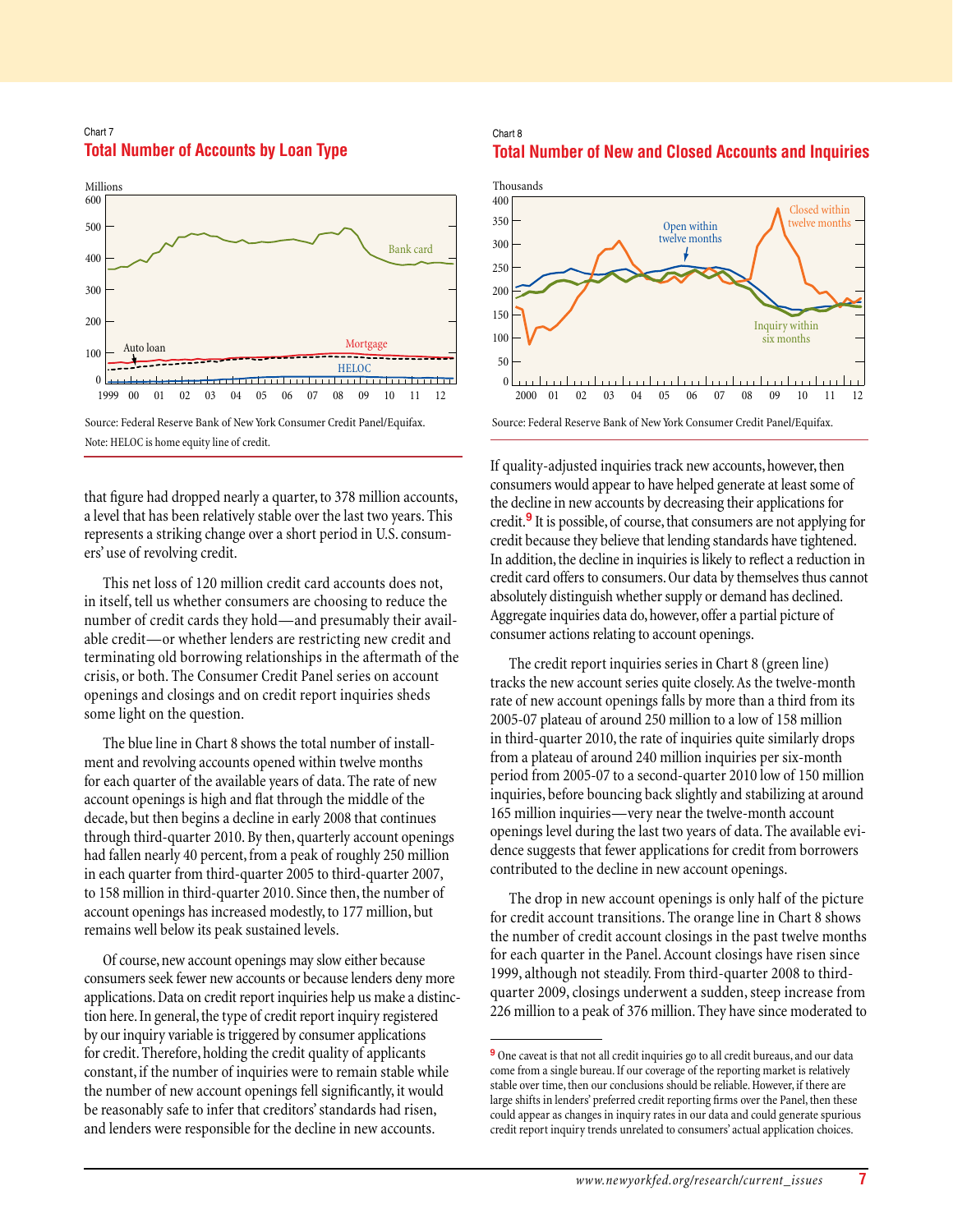# Chart 9 **Credits Limits and Balances for Credit Cards and HELOC Accounts**



185 million, slightly below their 2004-08 levels. So at a time when new account openings were quite depressed, due at least in part to a drop in consumer applications for credit, accounts were also being closed in record numbers. As with account openings, we cannot infer from the account closing rate whether borrowers or lenders were primarily responsible for closing existing accounts. However some lenders—including Citibank, Bank of America, Advanta, and Chase Bank—reportedly closed large numbers of accounts in 2009, particularly troubled and inactive accounts.**<sup>10</sup>** These results are consistent with recent survey evidence indicating that 13 percent of consumers had a credit card account closed by their bank during 2009 (Chakrabarti et al. 2011).

Chart 9 documents a steep, nine-quarter decrease in borrowing limits on credit card accounts from third-quarter 2008 to thirdquarter 2010, followed by a recent stabilization and an ongoing (if less pronounced) borrowing limit decrease for home equity revolving accounts. For credit cards, total credit limits decreased by 28 percent over the nine quarters, pushing up the utilization rate (balance divided by credit limit) by 4 percentage points, despite a decline in credit card balances during the period. Credit card utilization rates have fallen since 2010, as consumers have paid down balances faster than limits have declined. At the same time, the relatively modest HELOC limit decrease, in the face of nearly flat HELOC balances, led to a 5 percentage point increase in utilization that has persisted through third-quarter 2012. Consumers seldom request reductions in their credit limit.**11** Further, in quarterly Federal Reserve Senior Loan Officer Opinion Surveys (Board of

Governors of the Federal Reserve System 2008-10), large fractions of loan officers reported lowering credit limits for existing consumer accounts from April 2008 through early 2010. The data thus suggest that both borrowers and lenders have acted to curtail consumers' existing credit in the face of growing delinquency rates and broader financial market uncertainty.

#### Conclusion

The FRBNY Consumer Credit Panel provides a unique look into household borrowing and debt payment behavior. Overall, the Panel suggests that while tightened lending standards have played a major role in the declining liabilities of the household sector, consumer-initiated reductions in debt have contributed as well. This conclusion raises the further question of why households chose to reduce their debt, especially during a period in which many saw their incomes stagnate or drop. Here our data are less informative, but we can combine them with other data sets to form some explanations. Two merit special attention.

The first is that the decline in consumer debt is temporally correlated with the very rapid rise in unemployment rates in the second half of 2008. Rising unemployment affects consumer debt decisions in two potentially offsetting ways. First, households may choose to build their precautionary savings (or increase their available credit) to insure their cash flows against a job loss. This action would tend to reduce debt balances outstanding. Second, households that do experience a job loss may use their credit accounts to smooth their consumption, leading to more borrowing.**12** Undoubtedly, the data in Charts 5 and 6 reflect the net effects of both types of household behavior. The overall decrease in debt would seem to suggest that the precautionary motive dominates. However, concurrent changes in asset values and other factors confound such conclusions. As the economic outlook improves, reductions in unemployment risk should temper the demand for precautionary saving by households and lower borrowing to smooth consumption during unemployment spells, with an uncertain net effect.

A second possible source of decline in consumer debt comes from the other (asset) side of household balance sheets. Here we focus on mortgage debt, the major form of collateralized household debt. An important consequence of the initial increase and subsequent drop in average housing prices for households is the dramatic fall in home equity. According to the Federal Reserve's Flow of Funds Accounts, total equity of homeowners rose with the increase in home prices. However, it did so at a much lower rate, with homeowners' equity share in their homes actually staying relatively constant until the end of 2006. On average, for each 1 percent rise in home prices, homeowners increased their mortgage debt by 1 percent (through higher balances on first mortgages, cash-out refinances, second mortgages, and home

**<sup>10</sup>**See two *American Banker* articles by Kate Fitzgerald: "Bill Due for '09 Account Closings," March 8, 2010, and "Issuers Found to Cut Inactive Accounts," September 14, 2010.

**<sup>11</sup>**Some portion of the decline in aggregate credit limits derives from the closing of accounts.

**<sup>12</sup>**A more detailed discussion of the potential influences of recent events on household saving can be found in Chakrabarti et al. (2011).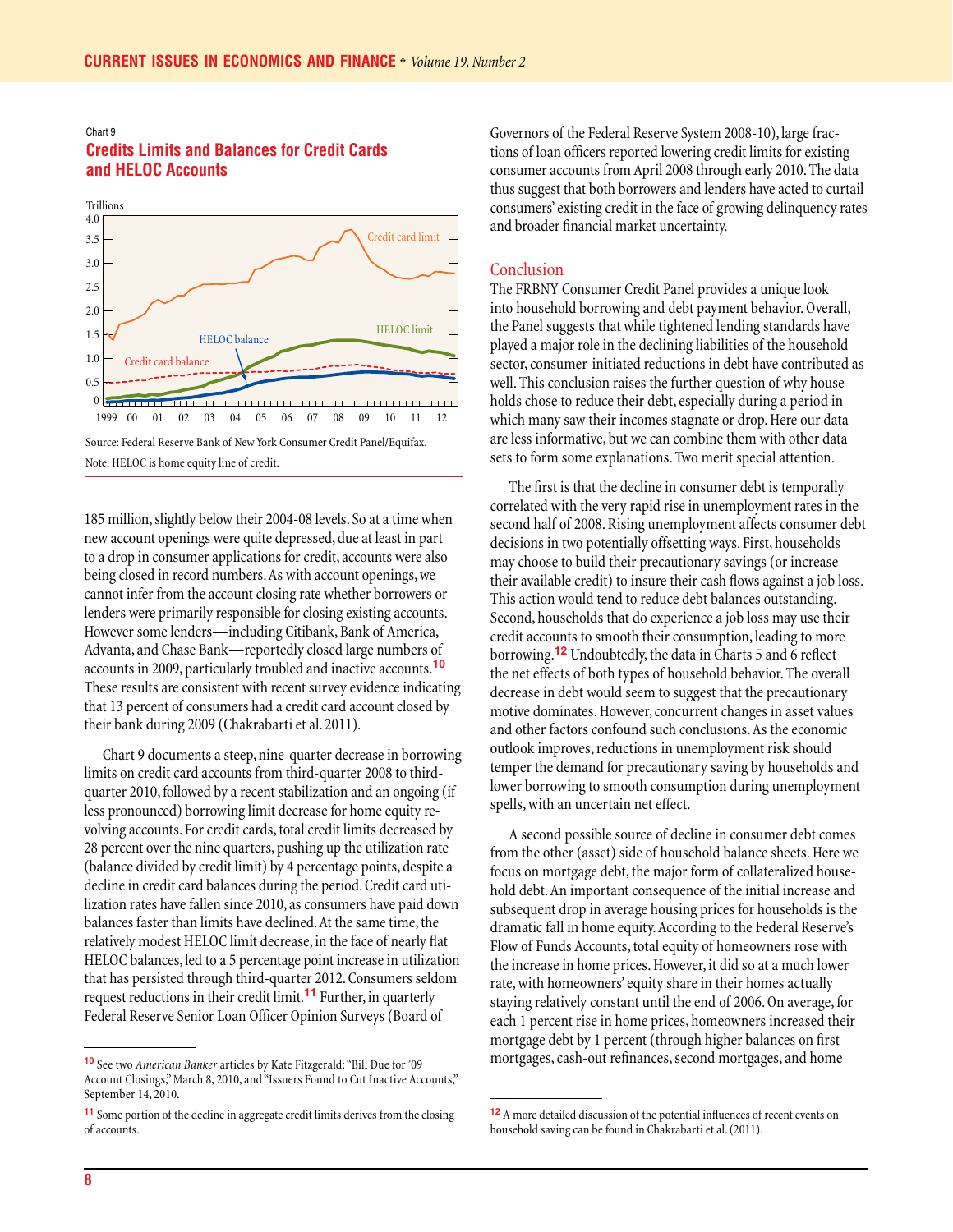equity lines of credit), so that their equity share in their homes actually remained constant. When home prices began to fall in 2007, owners' equity in household real estate began to fall rapidly, from almost \$13.5 trillion in first-quarter 2006 to a little less than \$5.3 trillion in first-quarter 2009—a decline in total home equity of more than 60 percent. At the end of 2009, owners' equity was estimated at \$6.3 trillion, still more than 50 percent below its 2006 peak. Given that the recent decline in housing prices is unprecedented since the Great Depression, we have little evidence on the effect of such large declines in housing wealth on the demand for debt. However, if a large decline in net worth can in fact be expected to increase the marginal value of net saving, then the drop in owner's equity may have induced significant net saving via mortgage debt reduction, among other methods.

In light of (modest) recent improvements in credit availability, an important question is how much further consumers' voluntary actions will lower aggregate debt before they begin to spend again. This question is important for the economic outlook. While household debt pay-down has helped improve household balance sheets, it has also likely contributed to slow consumption growth since the beginning of the recession. Thus, the trajectory for consumer indebtedness has important implications for consumption and economic growth going forward. We will continue to monitor these important trends in our data, and make key information available on our website.**<sup>13</sup>**

#### References

Avery, Robert B., Paul S. Calem, and Glenn B. Canner. 2003. "An Overview of Consumer Data and Credit Reporting." *Federal Reserve Bulletin*, February: 47-73.

Board of Governors of the Federal Reserve System. 2008-10. "Senior Loan Officer Opinion Survey on Bank Lending Practices." April. Available at <http://www.federalreserve.gov/boarddocs/snloansurvey>.

**<sup>13</sup>**See [http://www.newyorkfed.org/research/national\\_economy/](http://www.newyorkfed.org/research/national_economy/nationalindicators.html) [nationalindicators.html](http://www.newyorkfed.org/research/national_economy/nationalindicators.html) ("Household Credit Conditions") for quarterly releases of many of the key data series and occasional supplemental reports.

Brown, Meta, Andrew Haughwout, Donghoon Lee, and Wilbert van der Klaauw. 2011. "Do We Know What We Owe? A Comparison of Lender- and Borrower-Reported Debt." Federal Reserve Bank of New York *Staff Reports*, no. 523, October.

Bucks, Brian K., Arthur B. Kennickell, Traci L. Mach, and Kevin B. Moore. 2009. "Changes in U.S. Family Finances from 2004 to 2007: Evidence from the Survey of Consumer Finances." *Federal Reserve Bulletin*, February: 1-55.

Chakrabarti, Rajashri, Donghoon Lee, Wilbert van der Klaauw, and Basit Zafar. 2011. "Household Debt and Saving during the 2007 Recession." Federal Reserve Bank of New York *Staff Reports*, no. 482, January.

Federal Reserve Bank of New York. 2011. "Quarterly Report on Household Debt and Credit." May. Available at [http://www.newyorkfed.org/research/national](http://www.newyorkfed.org/research/national
_economy/householdcredit/DistrictReport_Q12011.pdf) [\\_economy/householdcredit/DistrictReport\\_Q12011.pdf.](http://www.newyorkfed.org/research/national
_economy/householdcredit/DistrictReport_Q12011.pdf)

Federal Reserve Statistical Release, G.19, Consumer Credit. June 2010. Available at [http://www.federalreserve.gov/releases/g19/Current/g19.pdf](http://www.newyorkfed.org/research/national
_economy/householdcredit/DistrictReport_Q12011.pdf).

Greenspan, Alan, and James Kennedy. 2008. "Sources and Uses of Equity Extracted from Homes." *Oxford Review of Economic Policy* 24, no.1 (spring): 120-44.

Hunt, Robert M. 2002. "The Development and Regulation of Consumer Credit Reporting in America." Federal Reserve Bank of Philadelphia *Working Paper* no. 02-21, November.

Lee, Donghoon, and Wilbert van der Klaauw. 2010. "An Introduction to the FRBNY Consumer Credit Panel." Federal Reserve Bank of New York *Staff Reports*, no. 479, November.

Morgan, Donald, Benjamin Iverson, and Matthew Botsch. 2008. "Seismic Effects of the Bankruptcy Reform." Federal Reserve Bank of New York *Staff Reports*, no. 358, November.

Sullivan, James X. 2008. "Borrowing during Unemployment: Unsecured Debt as a Safety Net." *Journal of Human Resources* 43 no. 2 (spring): 383-412.

Whitehouse, Mark. 2010. "Defaults Account for Most of Pared Down Debt," *Wall Street Journal Real Time Economics Blog*, September 18. [http://blogs.wsj.com/](http://blogs.wsj.com/economics/2010/09/18/number-of-the-week-defaults-account-for-most-of
-pared-down-debt/) [economics/2010/09/18/number-of-the-week-defaults-account-for-most-of](http://blogs.wsj.com/economics/2010/09/18/number-of-the-week-defaults-account-for-most-of
-pared-down-debt/) [-pared-down-debt/;](http://blogs.wsj.com/economics/2010/09/18/number-of-the-week-defaults-account-for-most-of
-pared-down-debt/) last accessed October 1, 2010.

Zinman, Jonathan. 2009. "Where Is the Missing Credit Card Debt? Clues and Implications." *Review of Income and Wealth* 55, no. 2 (June): 249-65.

# **About the Authors**

Meta Brown and Donghoon Lee are senior economists, Andrew Haughwout a vice president, and Wilbert van der Klaauw a senior vice president in the Microeconomic Studies Function of the Federal Reserve Bank of New York.

*Current Issues in Economics and Finance* is published by the Research and Statistics Group of the Federal Reserve Bank of New York. Linda Goldberg and Thomas Klitgaard are the editors of the series.

Editorial Staff: Valerie LaPorte, Mike De Mott, Michelle Bailer, Karen Carter, Anna Snider

Production: Jane Urry, Jessica Iannuzzi, David Rosenberg

Back issues of *Current Issues* are available at http://www.newyorkfed.org/research/current\_issues/.

*The views expressed in this article are those of the authors and do not necessarily reflect the position of the Federal Reserve Bank of New York or the Federal Reserve System.*